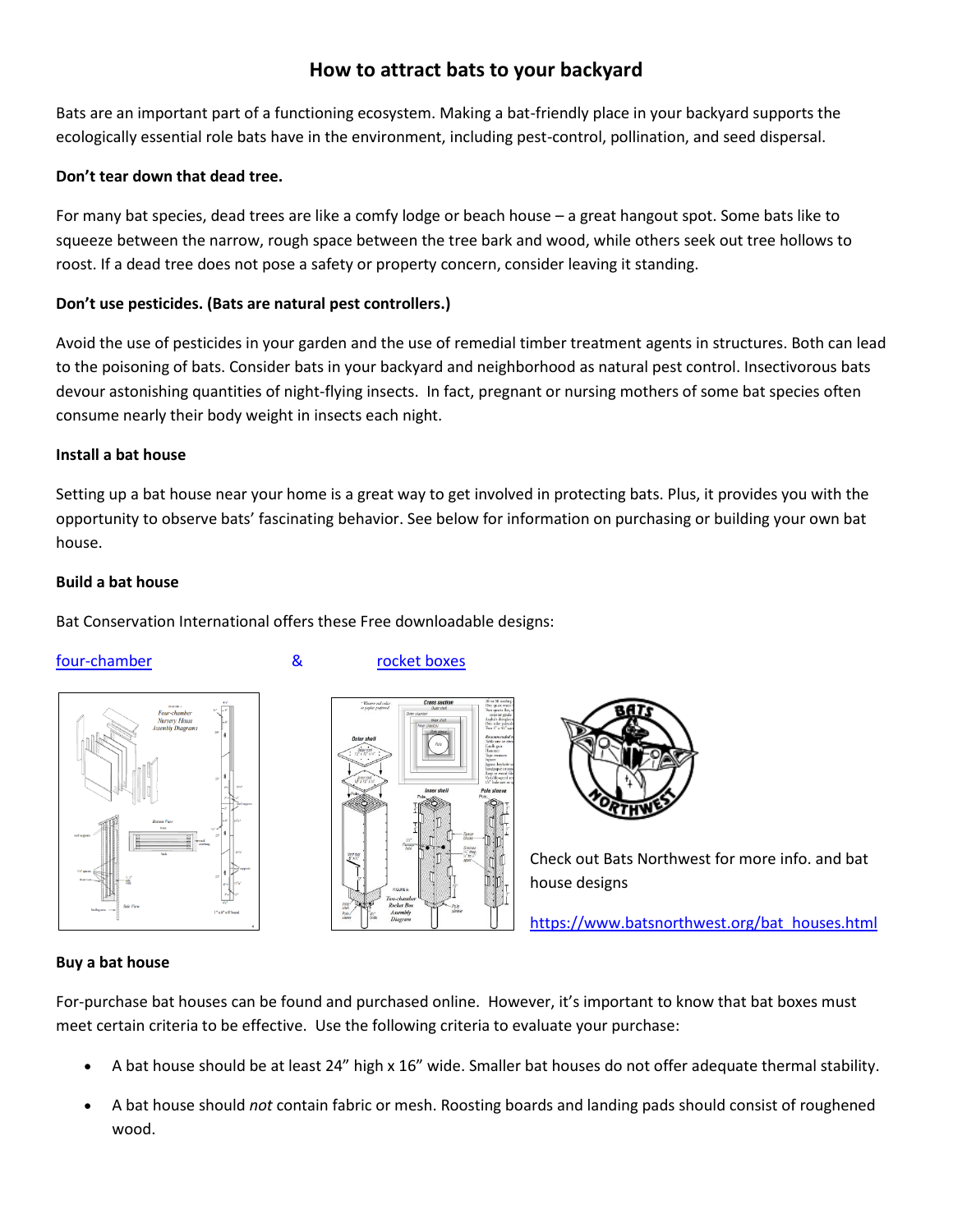#### **INSTALLATION TIPS**

Bat Conservation International conducted a 10-year study to confirm best practices and provides you with *guiding* tips on where to locate and install your bat house(s).

**Remember, these are** *guiding* **tips. You should not be discouraged from installing a bat house if all conditions cannot be met.**

## **Where should I place my bat house?**

Bats prefer roosts mounted on buildings or other large wooden or concrete structures rather than roosts mounted on poles or trees.

Pole mounts can work well in moderate to hot climates that do not experience extreme temperature swings between day and night.

Tree mounts should be avoided. They are vulnerable to predation and almost always too shaded.

Bat houses should receive at least six hours of daily sun exposure.

Bat houses should have a nearby water source, preferably less than a quarter-mile away.

## **How high? And what about trees?**

The bottom of bat houses should be located 10 feet off the ground. Twelve to 20 feet off the ground is even better. Bat houses should have 10-14 feet of clear space above any vegetation below the bat house Bat houses should be mounted 20 to 30 feet from the nearest trees.

#### **What about more than one roost?**

Bats are more likely to move into a group of three or more roosts. Multiple bat houses can be mounted side-by-side on buildings and structures or mounted back-to-back on poles. Some bat house owners number bat houses to identify roosts. Some paint north-facing bat houses a light color and south-facing roosts a dark color.

# **What should I pay attention to when building my bat house?**

Be sure to carefully seal all the seams. Bat houses work best when they effectively trap warm air. It makes the temperatures more stable

Be sure to roughen the roosting boards and landing pads.

Avoid using oil-based paints and stains.

#### **If you install it, will they come?**

Installing a bat house does not guarantee that bats will roost. Seasonal migration, geographic location, local availability of other roosts, specific roosting behaviors and presence of predators in the area all have an influence on use of bat houses.

If you don't see bats using your bat house you may be able to find local experts to help you evaluate your placement and construction. Unfortunately, BCI does not have staff to answer specific bat house questions.